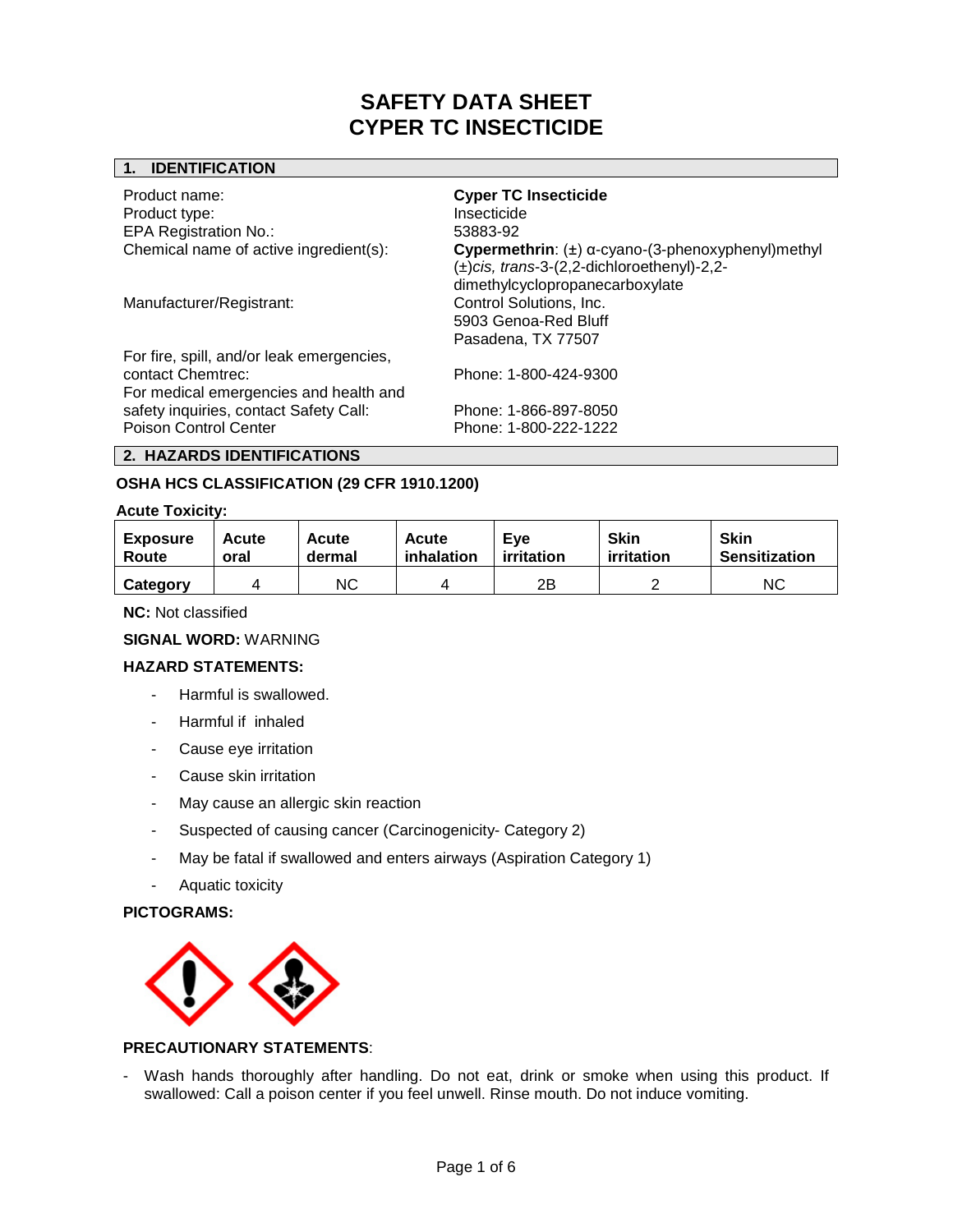- Avoid breathing mist, vapors and spray. Use only outdoors or in a well-ventilated area. If inhaled: remove a person to fresh air and keep comfortable for breathing. Call a poison center if you feel unwell.
- Wash hands thoroughly after handling. If in eyes: Rinse cautiously with water for several minutes. Remove contact lenses, if present and easy to do. Continue rinsing. If eye irritation persists: get medical advice.
- Wash hand thoroughly after handling. Wear protective gloves. If no skin: Wash with plenty of water. If skin irritation occurs: Get medical advice. Take off contaminated clothing and was it before reuse.
- Avoid breathing mist, vapors and spray. Contaminated work clothing must not be allowed out of the workplace. Wear protective gloves. If on skin: Wash with plenty of water. If irritation or rash occurs: Get medical advice. Wash contaminated clothing before reuse.
- Obtain special instructions before use. Do not handle until all safety precautions have been read and understood.

Contact Safety Call® International for emergency medical treatment at (866) 897-8050.

**PHYSICAL AND CHEMICAL HAZARDS:** Do not use or store near heat or open flame.

## **3. COMPOSITION/INFORMATION ON INGREDIENTS**

| <b>COMMON NAME</b>                              | CAS NO.       | %         | <b>OSHA</b><br><b>PEL</b>       | <b>ACGIH</b><br><b>TLV</b>                          | <b>OTHE</b><br>R | <b>NTP/IARC/OSHA</b><br>(Carcinogen) |
|-------------------------------------------------|---------------|-----------|---------------------------------|-----------------------------------------------------|------------------|--------------------------------------|
| Cypermethrin                                    | 52315-07-8    | 25.4      | <b>NE</b>                       | <b>NE</b>                                           | <b>NA</b>        | ΝA                                   |
| Petroleum solvent<br>containing:<br>Naphthalene | $91 - 20 - 3$ | $< 0.9\%$ | $10$ ppm<br>50mg/m $3$<br>(TWA) | 10 ppm<br>$50$ mg/m <sup>3</sup><br>(TWA)<br>(skin) |                  | $IARC - 2B*$                         |

NE= Not established; NA= Not applicable

\*IARC Group 2B: Possible Human Carcinogen.

## **4. FIRST AID MEASURES**

| <b>FIRST AID</b>                                                                                      |                                                                                 |  |  |  |
|-------------------------------------------------------------------------------------------------------|---------------------------------------------------------------------------------|--|--|--|
| <b>IF SWALLOWED:</b>                                                                                  | • Immediately call a poison control center or doctor.                           |  |  |  |
|                                                                                                       | • Do not induce vomiting unless told to do so by the poison control center or   |  |  |  |
|                                                                                                       | doctor.                                                                         |  |  |  |
|                                                                                                       | • Do not give any liquid to the person.                                         |  |  |  |
|                                                                                                       | • Do not give anything by mouth to an unconscious person.                       |  |  |  |
| IF ON SKIN OR                                                                                         | • Take off contaminated clothing.                                               |  |  |  |
| <b>CLOTHING:</b>                                                                                      | • Rinse skin immediately with plenty of water for 15-20 minutes.                |  |  |  |
|                                                                                                       | • Call a poison control center or doctor for treatment advice.                  |  |  |  |
| IF IN EYES:                                                                                           | • Hold eye open and rinse slowly and gently with water 15-20 minutes.           |  |  |  |
|                                                                                                       | • Remove contact lenses, if present, after the first 5 minutes, then continuing |  |  |  |
|                                                                                                       | rinsing eye.                                                                    |  |  |  |
|                                                                                                       | • Call a poison control center or doctor for treatment advice.                  |  |  |  |
| <b>IF INHALED:</b>                                                                                    | • Move person to fresh air.                                                     |  |  |  |
|                                                                                                       | • If person is not breathing, call 911 or an ambulance, then give artificial    |  |  |  |
|                                                                                                       | respiration, preferably by mouth-to-mouth, if possible.                         |  |  |  |
|                                                                                                       | • Call a poison control center or doctor for further treatment advice.          |  |  |  |
| Have the product container or label with you when calling a poison control center or doctor, or going |                                                                                 |  |  |  |
| for treatment. You may also contact SafetyCall® (866) 897-8050 for emergency medical treatment        |                                                                                 |  |  |  |
| information.                                                                                          |                                                                                 |  |  |  |
| NOTE TO PHYSICIANS AND VETERINARIANS: Contains Petroleum Distillates - Vomiting may                   |                                                                                 |  |  |  |
| cause aspiration pneumonia.                                                                           |                                                                                 |  |  |  |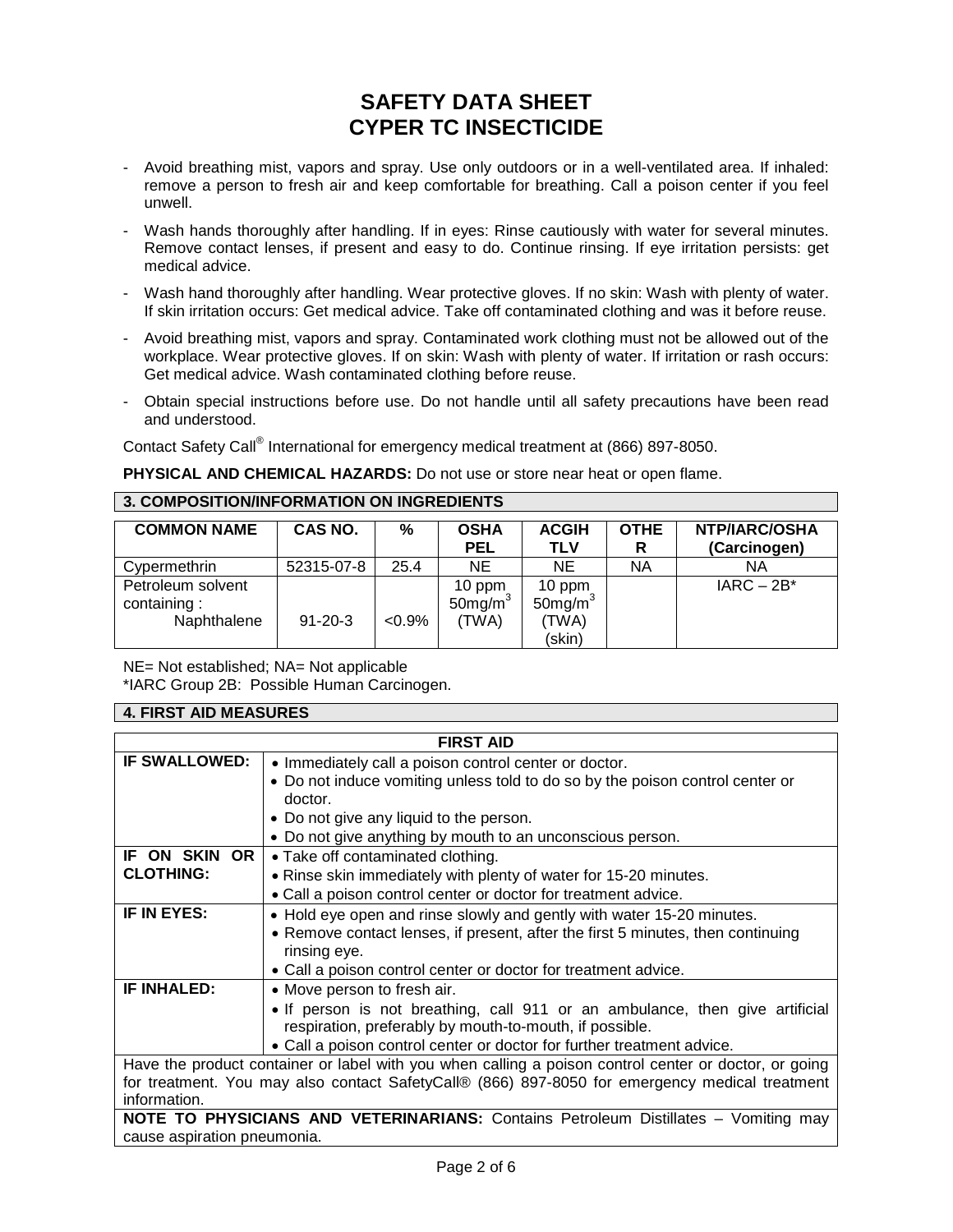# **5. FIRE FIGHTING MEASURES**

**FLASH POINT:** 164<sup>°</sup>F (73.3<sup>°</sup>C) **FLAMMABLE LIMITS:** Not determined

**EXTINGUISHING MEDIA:** Water fog, CO<sub>2</sub>, foam, dry chemical.

**UNUSUAL FIRE & EXPLOSION HAZARDS:** Combustible liquid. During a fire, irritating and possibly toxic gasses may be generated by thermal decomposition or combustion.

**FIRE-FIGHTING PROCEDURES:** Isolate fire area and evacuate downwind. DO NOT breathe gases, smoke or vapors generated. Wear self-contained breathing apparatus and full-protective clothing. Cool fire exposed areas and equipment.

**HAZARDOUS DECOMPOSITION PRODUCTS:** May release irritating and toxic gases due to thermal decomposition.

## **6. ACCIDENTAL RELEASE MEASURES**

In case of spillage or leakages, soak up with an absorbent material such as sand, sawdust, earth, Fuller's earth, etc. Dispose of with chemical waste. Do not discharge into municipal wastewater or public storm drains. Eliminate runoff as much as possible. Dispose of contaminated material through municipal landfill or licensed TSDF.

# **7. HANDLING AND STORAGE**

Do not contaminate water, food, or feed by storage or disposal.

**PRECAUTIONS TO BE TAKEN IN HANDLING:** Avoid skin contact. Take precautions to avoid damaging containers. Avoid cross contamination. Always wash hands thoroughly after handling pesticides and before eating, drinking, or smoking. Clean water should be available to rinse eyes and skin in case of chemical exposure.

**PRECAUTIONS TO BE TAKEN IN STORAGE**: Store upright at room temperature. Avoid exposure to extreme temperatures.

**STORAGE TEMPERATURE (MIN/MAX):** Normal ambient temperatures.

**8. EXPOSURE CONTROLS/PERSONAL PROTECTION**

**THE FOLLOWING RECOMMENDATIONS FOR EXPOSURE CONTROLS/PERSONAL PROTECTION ARE INTENDED FOR THE MANUFACTURE, FORMULATION, PACKAGING AND USE OF THIS PRODUCT.**

**FOR COMMERCIAL APPLICATIONS AND/OR ON-FARM APPLICATIONS CONSULT THE PRODUCT LABEL.**

**SKIN PROTECTION:** Long-sleeve shirt, long pants, shoes plus socks.

**HAND PROTECTION:** Chemical-resistant gloves.

**EYE PROTECTION:** Protective eyewear or chemical safety glasses with side shields or chemical goggles when working in non-ventilated spaces.

**RESPIRATOR REQUIREMENTS:** None likely to be needed. NIOSH approved P class filtering face piece or respirator may be used to minimize inhalation of aerosols.

#### **WORK HYGIENIC PRACTICES:**

Clean water should be available to rinse eyes and skin in case of chemical exposure. Wash thoroughly with soap and water after handling and before eating, drinking, chewing gum, or using tobacco.

## **ADDITIONAL PROTECTIVE MEASURES:**

Follow manufacturer's instructions for cleaning/maintaining PPE. If no such instructions for washables, use detergent and hot water. Keep and wash PPE separately from other laundry.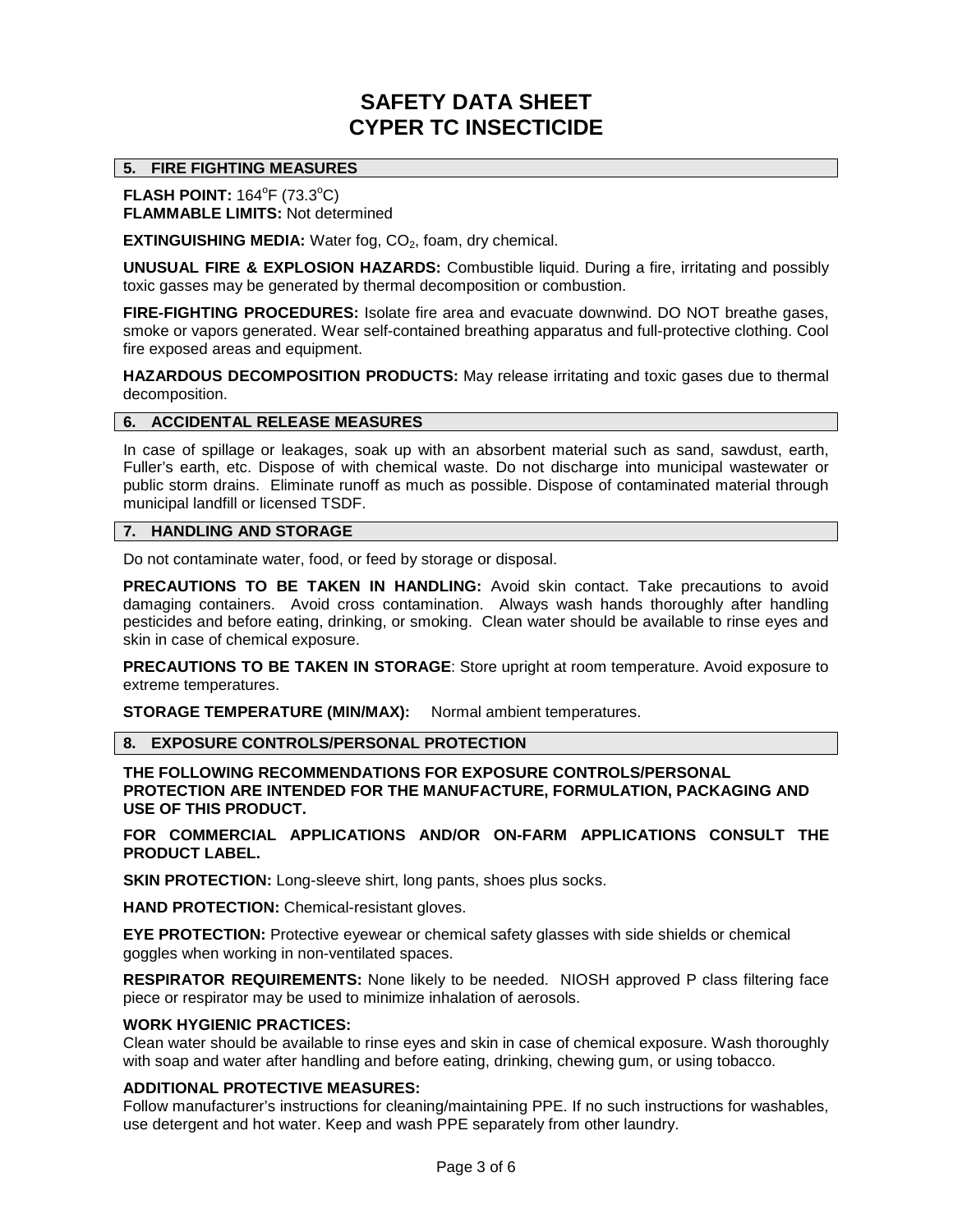# **USER SAFETY RECOMMENDATIONS:**

#### **Users Should:**

- Wash hands before eating, drinking, chewing gum, using tobacco or using the toilet.
- Remove clothing immediately if pesticide gets inside. Then wash thoroughly and put on clean clothing.
- Remove PPE immediately after handling this product. Wash the outside of gloves before removing. As soon as possible, wash thoroughly and change into clean clothing.

**EXPOSURE GUIDELINES:** Refer to Section 3. **ENGINEERING CONTROLS:** Use only in adequately ventilated areas.

# **9. PHYSICAL AND CHEMICAL PROPERTIES**

**APPEARANCE:** dark amber liquid **ODOR:** Aromatic hydrocarbon **pH:** 3.98 **FLASH POINT:** 164°F (73.3°C) **SPECIFIC DENSITY:** 0.945 g/cc@25°C; 0.936 g/cc@39°C BULK DENSITY: 7.88 lbs/gal@25°C; 7.811 lbs/gal@39°C **SOLUBILITY IN WATER:** Emulsifies **VISCOSITY:** 3.98 cps@25°C; 4.6 cps @39°C

# **10. STABILITY AND REACTIVITY**

**STABILITY:** Stable under normal conditions.

**CONDITIONS AND MATERIALS TO AVOID:** Avoid exposure to extreme temperatures. Strong oxidizers.

**HAZARDOUS DECOMPOSITION PRODUCTS:** May release irritating and toxic gases due to thermal decomposition. HAZARDOUS POLYMERIZATION: Will not occur.

## **11. TOXICOLOGICAL INFORMATION**

# **ACUTE TOXICITY/IRRITATION STUDIES:**<br>Acute Oral LD<sub>50</sub> (Rat): 1,030 mg/kg

Acute Oral  $LD_{50}$  (Rat): Acute Dermal  $LD_{50}$  (Rabbit): >5,000 mg/kg Acute Inhalation  $LC_{50}$  (Rat): > 2.06 mg/L Eye Irritation: Moderately irritating Skin Irritation: Moderately irritating Dermal Sensitization: Not a skin sensitizer

**ROUTES OF EXPOSURE:** Ingestion, inhalation, skin and eye contact

**OTHER TOXICOLOGICAL INFORMATION:** (Based on Cypermethrin Technical)

**CHRONIC/SUBCHRONIC TOXICITY:** NOEL (2-y) for dogs 5 mg/kg, rats 7.5 mg/kg. Nervous system effects typical of pyrethroids (motor incoordination, gait abnormalities) in a range of repeated dose studies (dog and rat). Possible nerve fiber degeneration in 14-day study in rats.

**REPRODUCTIVE/DEVELOPMENT TOXICITY:** There were no cypermethrin-induced effects in fertility in two separate two- litter three (filial) generation studies in the rat.

**CARCINOGENICITY:** Two separate 2-year feeding studies in the rat revealed no evidence of carcinogenicity that could be attributable to cypermethrin.

**OTHER TOXICITY INFORMATION:** Large doses of cypermethrin ingested by laboratory animals produced signs of toxicity including loss of motor control, tremors, decreased activity, and urinary incontinence, incoordination, increases in sensitivity to sound and convulsions.

**TARGET ORGANS:** CNS, eye, liver, skin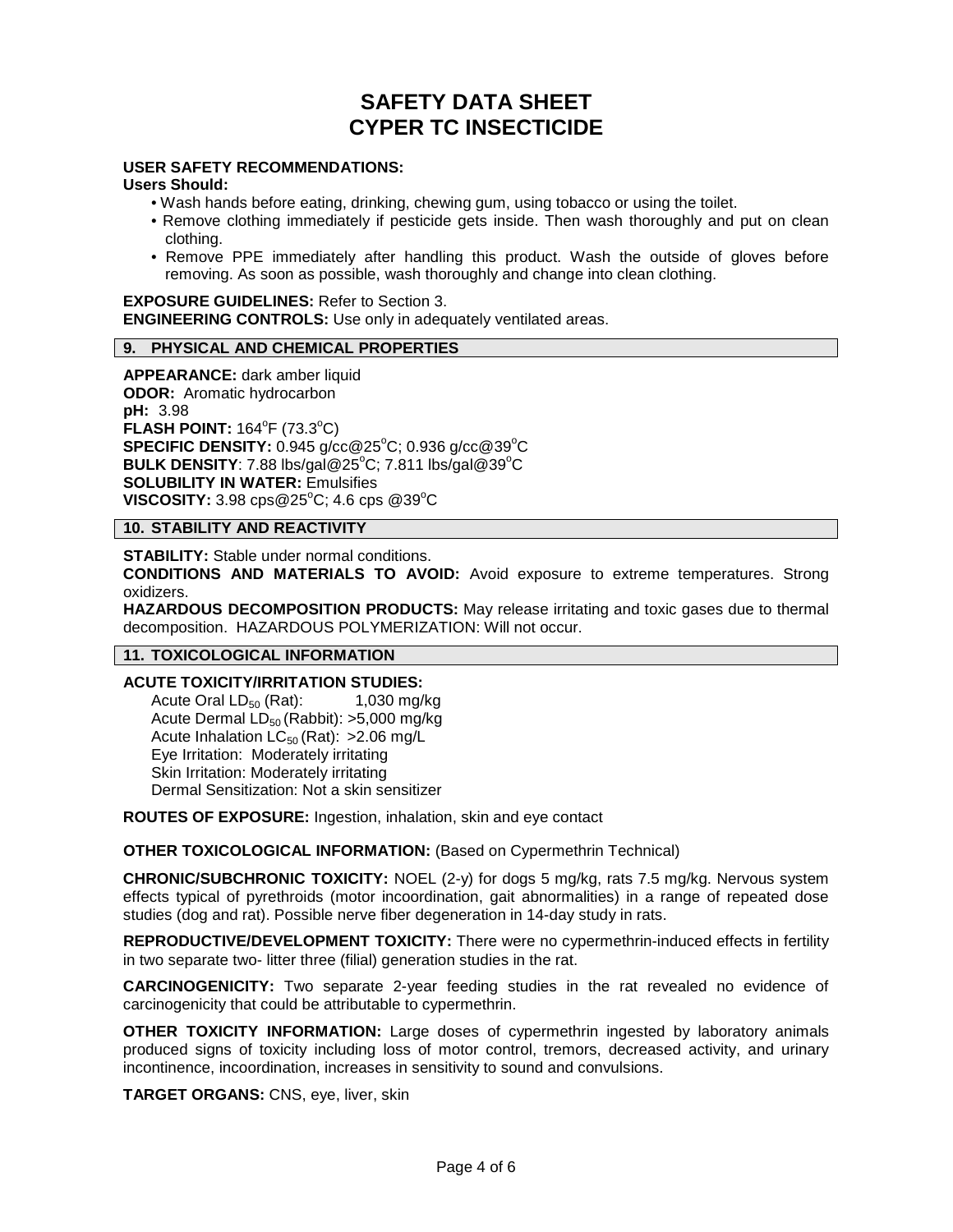## **12. ECOLOGICAL INFORMATION**

**ENVIRONMENTAL HAZARDS:** This product is extremely toxic to fish. Do not contaminate water when disposing of equipment wash waters. Do not apply directly to any body of water. Apply this product only as specified on this label. Care should be used when spraying to avoid fish and reptile pets. Do not discharge effluent containing this product into lakes, streams, ponds, estuaries, oceans or other waters unless in accordance with the requirements of a National Pollutant Discharge Elimination System (NPDES) permit and the permitting authority has been notified in writing prior to discharge. Do not discharge effluent containing this product to sewer systems without previously notifying the local sewage. Do not discharge effluent containing this product to sewer systems without previously notifying the local sewage treatment plant authority. For guidance contact your State Water Board or Regional Office of the EPA.

**ENVIRONMENTAL FATE (CYPERMETHRIN TECHNICAL)**: Rapidly degraded in soil with a half life of 2-4 weeks. It is readily hydrolyzed under basic conditions; hydrolysis half-life period can be 20-29 days. Cypermethrin has a high affinity for organic matter and a Log  $P_{ow}$  of 5.0; yet, because of the ease with which the material undergoes degradation, it has very low potential for bioconcentration (BCF= 17), and it is not mobile in soil.

# **ECOTOXICOLOGICAL INFORMATION:**

Rain trout  $LC_{50}$ : 0.92  $\mu$ g/L Bluegill  $LC_{50}$ : 1.8 µg/L Bobwhite quail  $LC_{50}$  (8-day dietary<sub>):</sub> > 20,000 ppm

# **13. DISPOSAL CONSIDERATIONS**

**PESTICIDE DISPOSAL:** Pesticide wastes are toxic. Do not contaminate water, food, or feed by storage or disposal. Improper disposal of excess pesticide, spray mixture, or rinsate is a violation of Federal Law. Dispose of excess or waste pesticide by use according to label directions, or contact your State Pesticide or Environmental Control Agency, or the Hazardous Waste representative at the nearest EPA Regional Office for guidance.

**CONTAINER DISPOSAL:** Dispose of product containers, waste containers, and residues according to label instructions and local, state, and federal health and environmental regulations.

# **14. TRANSPORT INFORMATION**

#### **DOT (ground)**

Non-bulk : Not Regulated

Bulk : NA 1993, Combustible Liquid (contains petroleum distillates), PG III, marine pollutant

**IMO (vessel):** UN3082, Environmentally hazardous substance, liquid, n.o.s. (cypermethrin), 9, PG III, marine pollutant

**IATA (air):** UN3082, Environmentally hazardous substance, liquid, n.o.s. (cypermethrin), 9, PG III

#### **15. REGULATORY INFORMATION**

#### **FIFRA INFORMATION:**

This chemical is a pesticide product registered by the Environmental Protection Agency and is subject to certain labeling requirements under federal pesticide law. These requirements differ from the classification criteria and hazard information for safety data sheet, and for workplace labels of nonpesticide chemicals. Following is the hazard information as required on the pesticide label.

**WARNING** May be fatal if swallowed. Causes skin irritation. Harmful if absorbed through skin or inhaled. Causes moderate eye irritation. May cause allergic skin reactions. Do not get on skin or clothing. Avoid contact with eyes. Avoid breathing vapor or spray mist. Wear protective clothing and impermeable gloves when spraying, handling, or missing concentrate. Wash thoroughly with soap and water after handling and before eating, drinking or using tobacco. Remove and wash contaminated clothing before reuse.